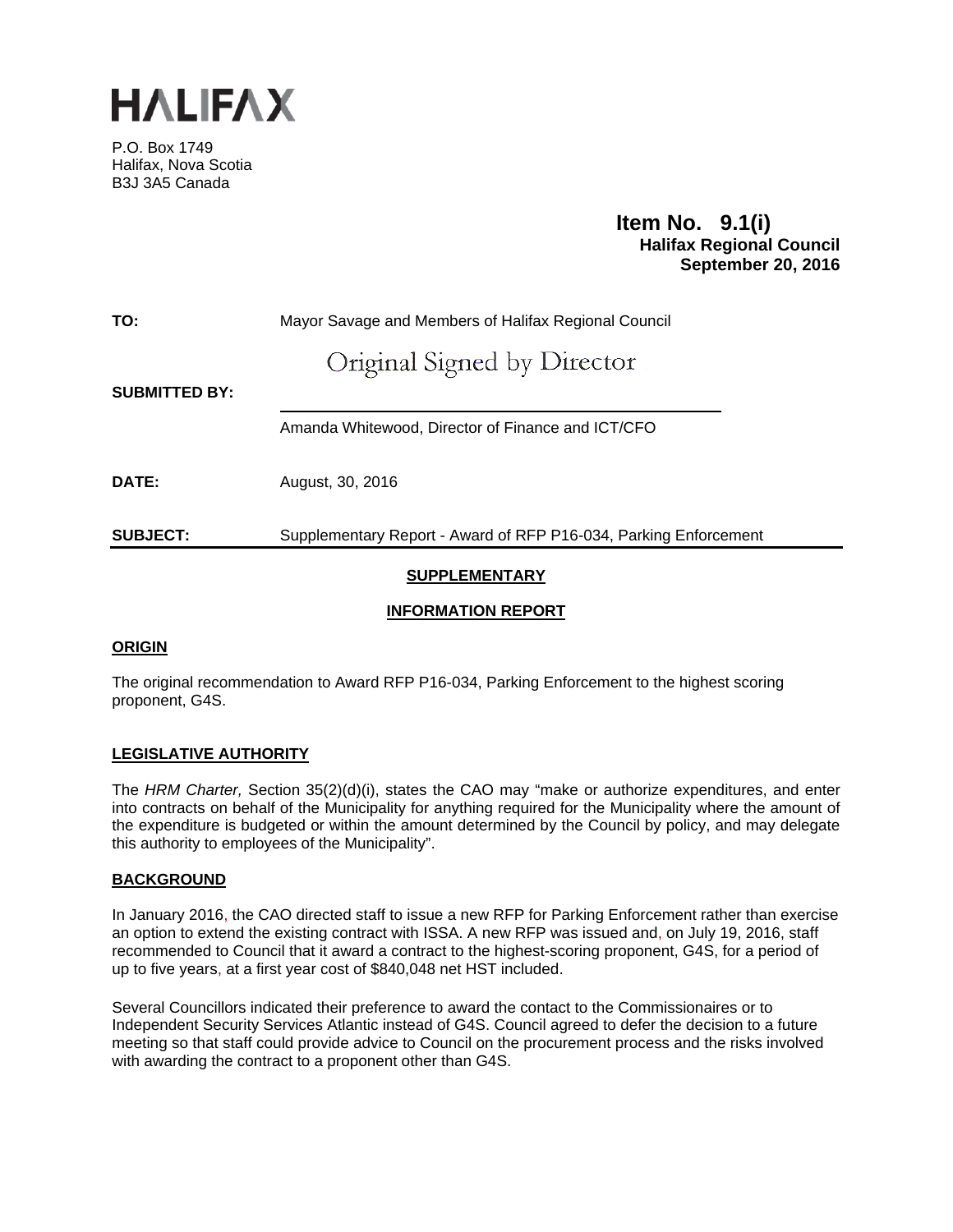## **DISCUSSION**

#### A. Procurement Process

Request for Proposals P16-034, Parking Enforcement was publicly advertised on the Nova Scotia Public Tenders Portal on March 4, 2016 and closed on March 18, 2016. Evaluation of each of the Proposals submitted prior to the closing time and date were evaluated by the following staff:

- David McCusker, Parking Strategy Co-ordinator, Planning and Development
- John Simmons, Urban Forester, Road Operations, TPW
- Inspector Lindsay Hernden, Halifax Regional Police

Although the award of the RFP will result in a contract managed by Municipal Compliance, staff opted to extract themselves from the evaluation to avoid any perception that past performance challenges with the incumbent might lead to perceived bias. The evaluation team, which was facilitated by Procurement, was composed to reflect those departments (excluding Municipal Compliance) who most frequently interact with Parking Enforcement.

## B. The RFP and Evaluation Criteria

Recognizing that the RFP last issued in 2013 had a number of addenda, that performance management challenges can be mitigated through a more clear and concise description of the service, duties and responsibilities, and that the expectations of the Municipality had changed since the last solicitation, Municipal Compliance staff and Procurement collaborated on a clearer scope of work which resulted in more service-specific submission requirements and evaluation criteria, and ultimately a more clear and manageable contract. In relation to submission requirements and evaluation criteria, the most notable changes from past Parking Enforcement RFPs were that the general categories of "Understanding of HRM needs" and "Technical Solutions" evaluation categories were instead defined specifically as "General Technical", "Training", "Quality Control" and "Equipment". These changes added clarity to both the submission expectations and the evaluation. Additionally, in response to concerns identified by some Councillors at past meetings of Regional Council, "Fair Wage Considerations" were included in the evaluation of Financial Proposals.

The proposals that complied with the submission requirements at the time of closing were reviewed in the context of Administrative Order #35 Section 8(5) which states:

"An award of a contract based on a Request for Proposal shall be made to the proponent whose proposal is determined to be the most advantageous to the Municipality based upon criteria for evaluation set out in the Request for Proposal and equitably applied to all proposals. As price is only one of the factors taken into consideration in obtaining best value, the contract may not necessarily be awarded to the lowest price proposal."

There is a general expectation that contracts resulting from RFPs will be awarded to the highest scoring proponent; however RFP 16-043 contains wording reserving to HRM the right to reject or accept any proposal in the best interests of the Municipality. Nevertheless, HRM is always obligated to conduct its procurement activities in a fair, open and transparent manner.

#### C. The Technical Proposal Evaluation

The committee found that, based on their review, three (3) of the proposals submitted were not sufficiently detailed in relation to the scope of work to achieve a passing technical score. The four (4) proposals that were fully scored were all found to be qualified in general terms to provide parking services to the Municipality. As indicated by the technical scores, there were some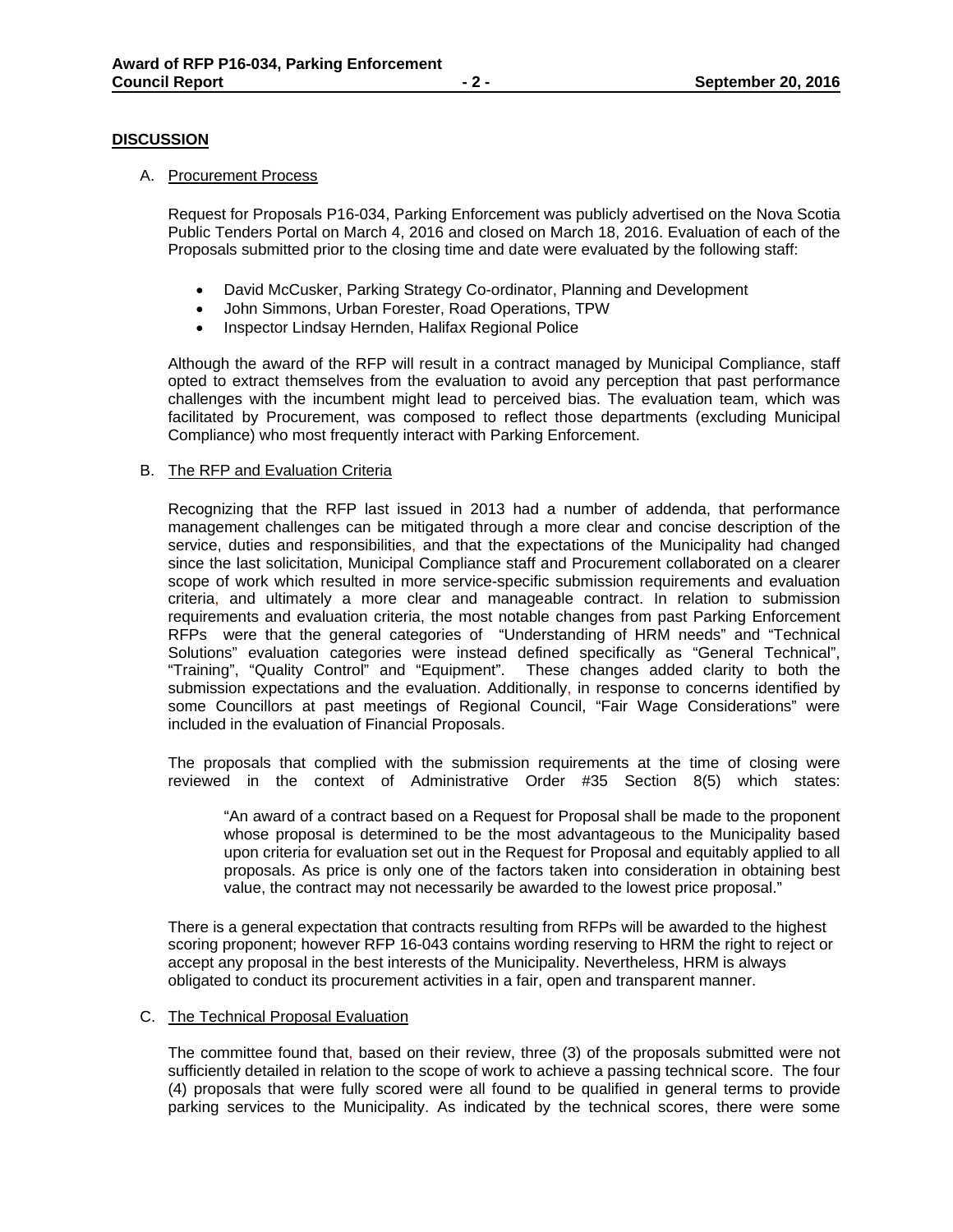definable differences in the proposed services which resulted in the range of scores that were presented to Council.

Out of a maximum of 70 technical points, the Commissionaires received 60.67, G4S received 60.1 and ISSA received 53.84.

D. The Cost Proposal Evaluation

The cost proposals as submitted indicated that each proponent had a different understanding of the hours of work which would be required under the contract, so in order to ensure a fair evaluation, the actual hours of expected work were applied consistently to all proposals to arrive at an annual cost of services.

The RFP provides that that proponent with the lowest cost is to receive 25 points and all other proponents receive a lesser, pro-rated number of points out of 25 as follows:

Max Available Pts. - [Max Available Pts. X (total cost - lowest total cost)/lowest total cost].

Through this process, G4S received 25 points, ISSA received 24.7 points and the Commissionaires received 18.8 points.

E. Total Score

G4S received the highest combined score of 89.21 out of 100; followed by the Commissionaires with 84.47. ISSA received a total combined score of 83.14.

F. Legal Implications

A companion report from Legal Services is provided to Council as an in camera information item.

## **FINANCIAL IMPLICATIONS**

Financial Implications are defined in the original recommendation to Council Dated July 19, 2016

## **RISK CONSIDERATION**

Risks are defined in the original recommendation to Council dated July 19, 2016 and the in-camera information item submitted by Legal Services

## **COMMUNITY ENGAGEMENT**

N/A

# **ENVIRONMENTAL IMPLICATIONS**

N/A

# **ATTACHMENTS**

None